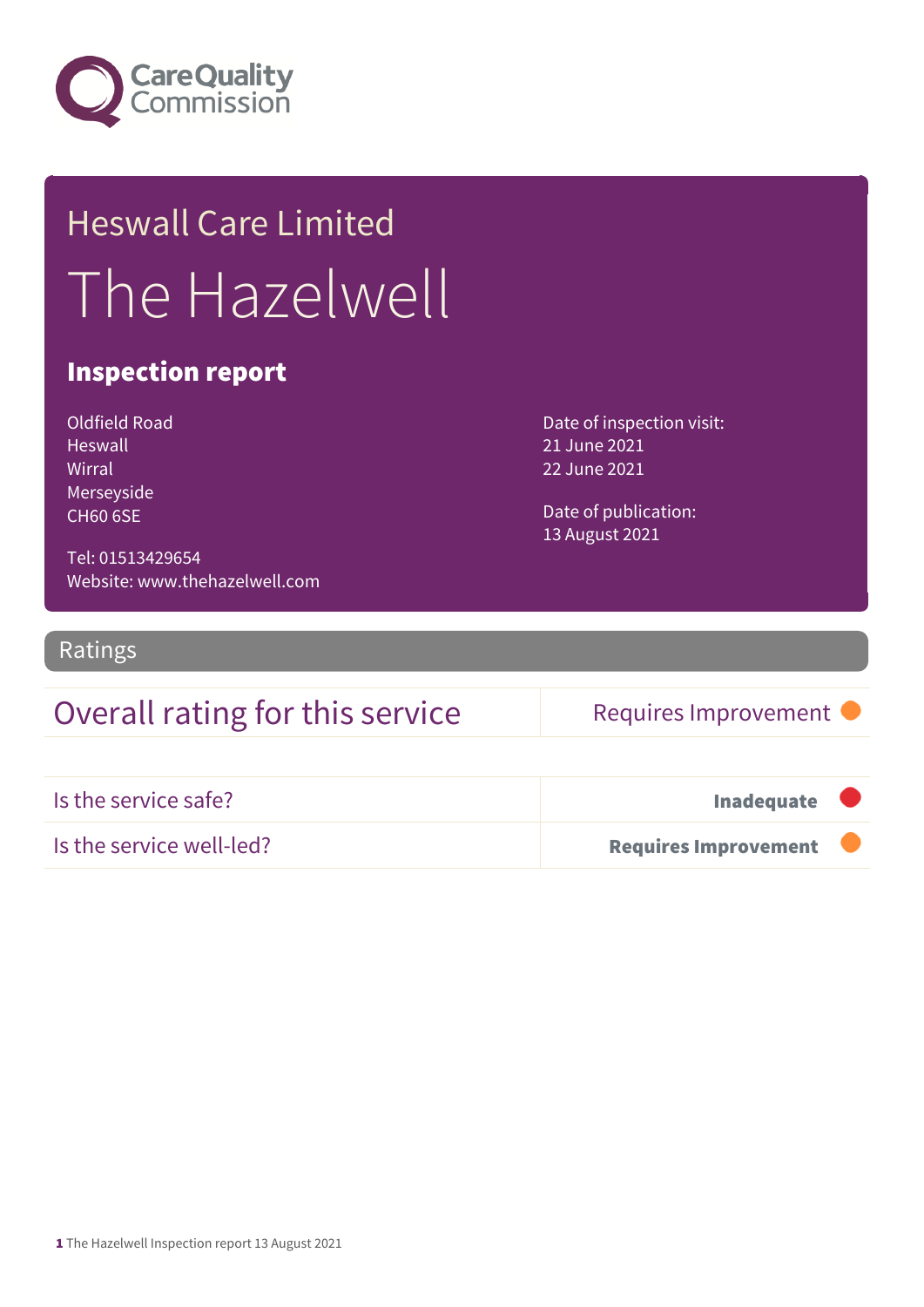### Summary of findings

#### Overall summary

#### About the service

The Hazelwell is a care home providing personal and nursing care to 31 people aged 65 and over at the time of the inspection. The service can support up to 55 people across three separate floors. One of the floors is currently decommissioned and another is for providing support to people who requiring nursing care.

#### People's experience of using this service and what we found

Medicines were not always managed safely. Guidance was not in place for the use of topical creams, medication patches, 'as and when needed' medications and appropriate risk assessments of people selfmedicating were not in place. The audits of the medications had not been used effectively to ensure safe practice and the staff had received training and competency checks however this was called into question following the findings of the inspection.

Health needs of people were not always monitored in their care records. Examples included, those people who needed their fluid intake monitored or their weight monitoring. We saw conflicting information in people's care plans that could lead to inappropriate care being provided to an individual. Additionally, this service had had previous breaches of the same regulations in the most recent inspection. This meant that the provider had not taken and sustained adequate action to improve the service.

Feedback we received from people and relatives was positive. However, some comments made indicated that staff were sometimes problematic. Comments we received stated that there was a high number of agency staff and that staff were a bit short especially at night which could impact call bell response times. Family members told us there was no reception cover at weekends so this meant staff had to come and answer the door and do the lateral flow tests sometimes resulting in long waits. The concerns we received was that this was taking staff away from their care duties.

There were infection control processes in place however we identified that staff practice needed updating and some systems in regard to government guidance, for example twice daily temperature testing of people, was not taking place.

The recruitment of staff was safe and there were enough staff on duty on the day of inspection to meet people's needs. Risks to people's health and safety within the home had been assessed and mitigated with equipment such as hoists and lifts regularly maintained and serviced. Accidents and incidents were recorded and reviewed in order to minimise the risk of reoccurrence.

People were supported to have maximum choice and control of their lives and staff supported them in the least restrictive way possible and in their best interests; the policies and systems in the service supported this practice.

There were a range of provider and manager audits in place, however, some of these were not effective due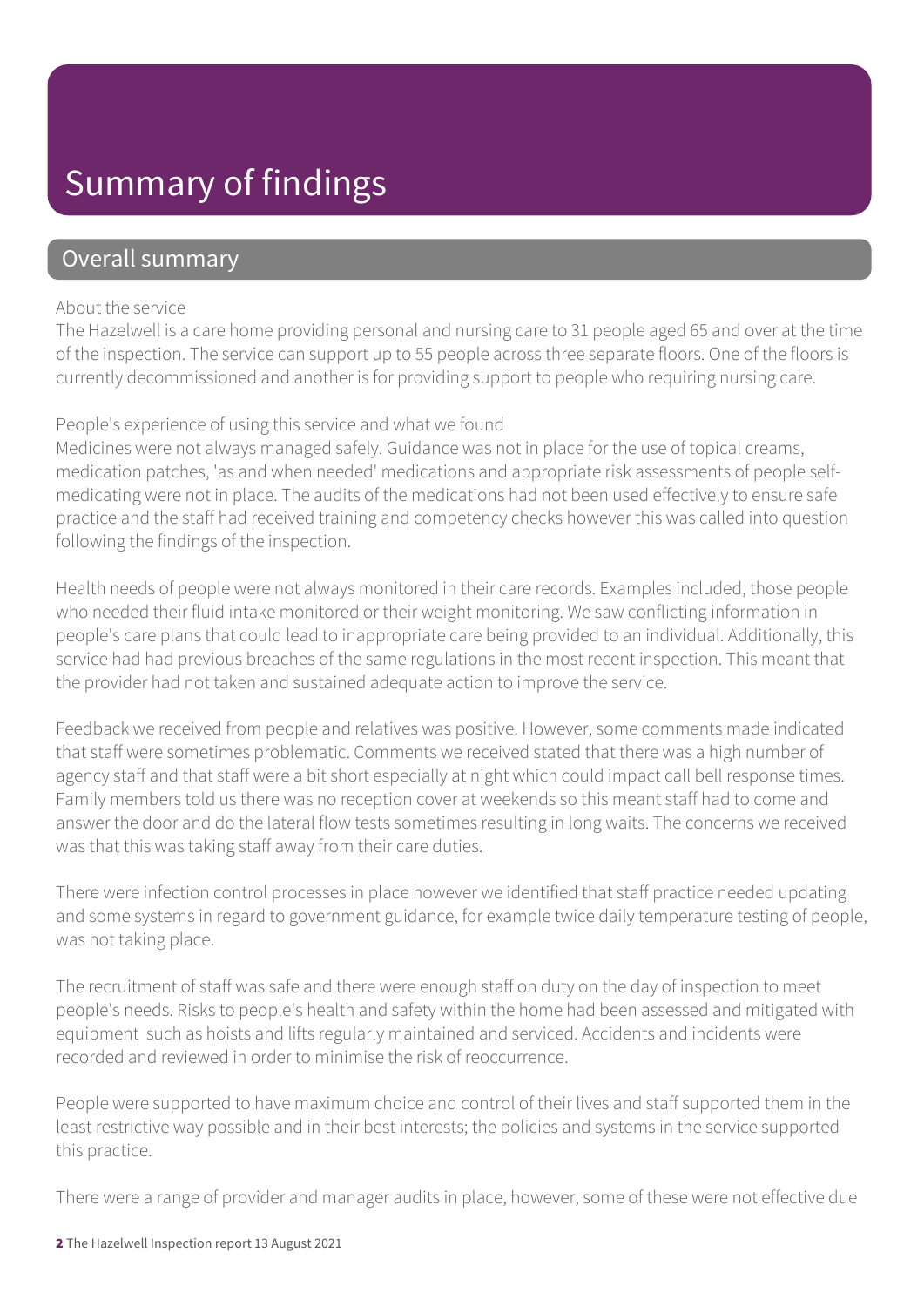to the issues we found.

For more details, please see the full report which is on the CQC website at www.cqc.org.uk

Rating at last inspection (and update) The last rating for this service was requires improvement (published 22 November 2019).

At this inspection enough improvement had not been made/sustained, and the provider was still in breach of regulations. The service remains rated requires improvement. This service has been rated requires improvement for the last two consecutive inspections.

#### Why we inspected

We looked at infection prevention and control measures under the Safe key question. We look at this in all care home inspections even if no concerns or risks have been identified. This is to provide assurance that the service can respond to COVID-19 and other infection outbreaks effectively.

The inspection was prompted in part due to concerns received about medicines and staffing. A decision was made for us to inspect and examine those risks.

We have found evidence that the provider needs to make improvements. Please see the safe and well-led sections of this full report.

You can see what action we have asked the provider to take at the end of this full report.

We reviewed the information we held about the service. No areas of concern were identified in the other key questions. We therefore did not inspect them. Ratings from previous comprehensive inspections for those key questions were used in calculating the overall rating at this inspection.

The overall rating for the service has remained requires improvement. This is based on the findings at this inspection.

You can read the report from our last comprehensive inspection, by selecting the 'all reports' link for The Hazelwell on our website at www.cqc.org.uk.

#### Enforcement

We are mindful of the impact of the COVID-19 pandemic on our regulatory function. This meant we took account of the exceptional circumstances arising as a result of the COVID-19 pandemic when considering what enforcement action was necessary and proportionate to keep people safe as a result of this inspection. We will continue to discharge our regulatory enforcement functions required to keep people safe and to hold providers to account where it is necessary for us to do so.

We have identified breaches in relation to medicines, risk monitoring and governance at this inspection.

Please see the action we have told the provider to take at the end of this report.

Full information about CQC's regulatory response to the more serious concerns found during inspections is added to reports after any representations and appeals have been concluded.

#### Follow up

We will request an action plan for the provider to understand what they will do to improve the standards of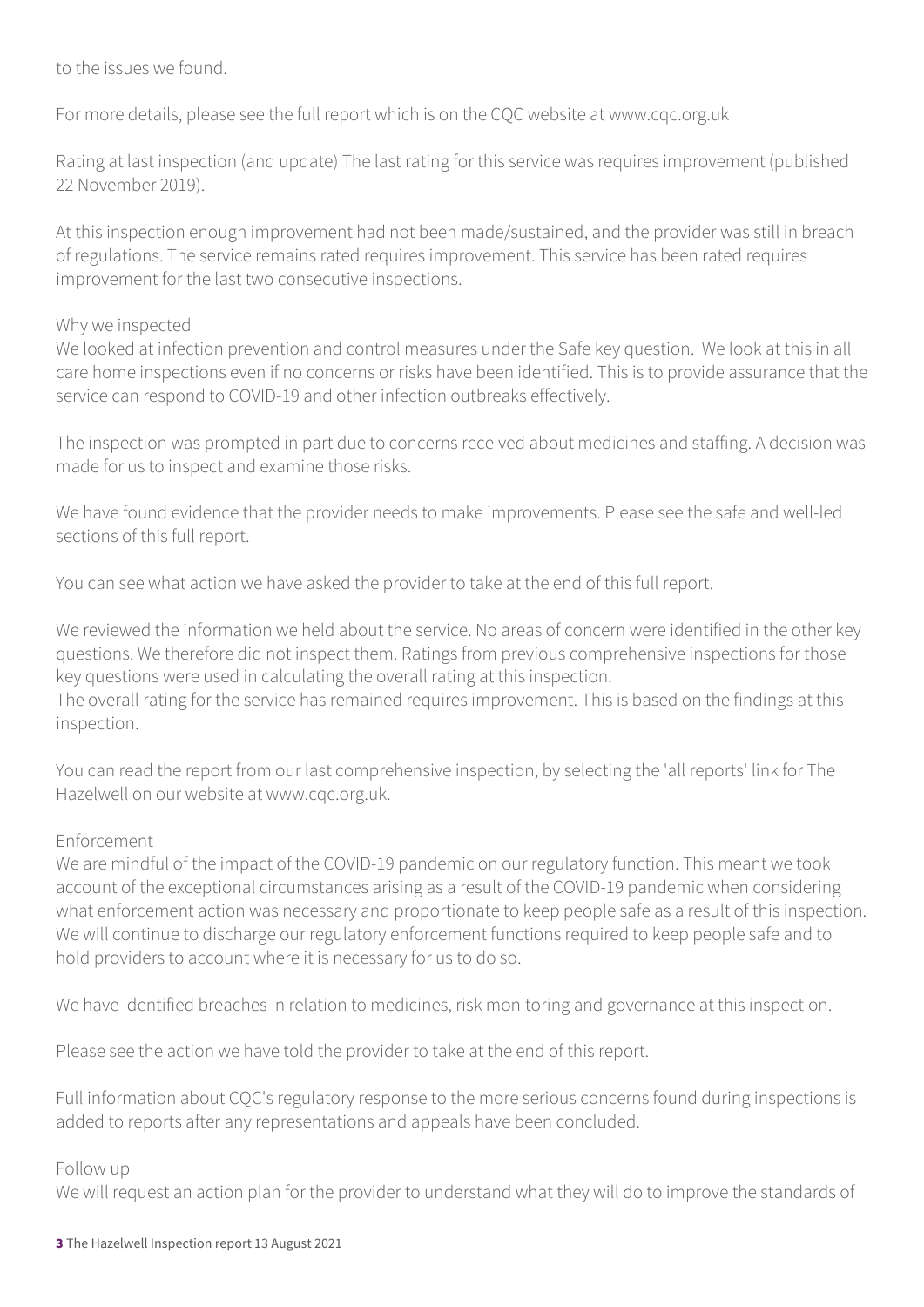quality and safety. We will work alongside the provider and local authority to monitor progress. We will return to visit as per our re-inspection programme. If we receive any concerning information we may inspect sooner.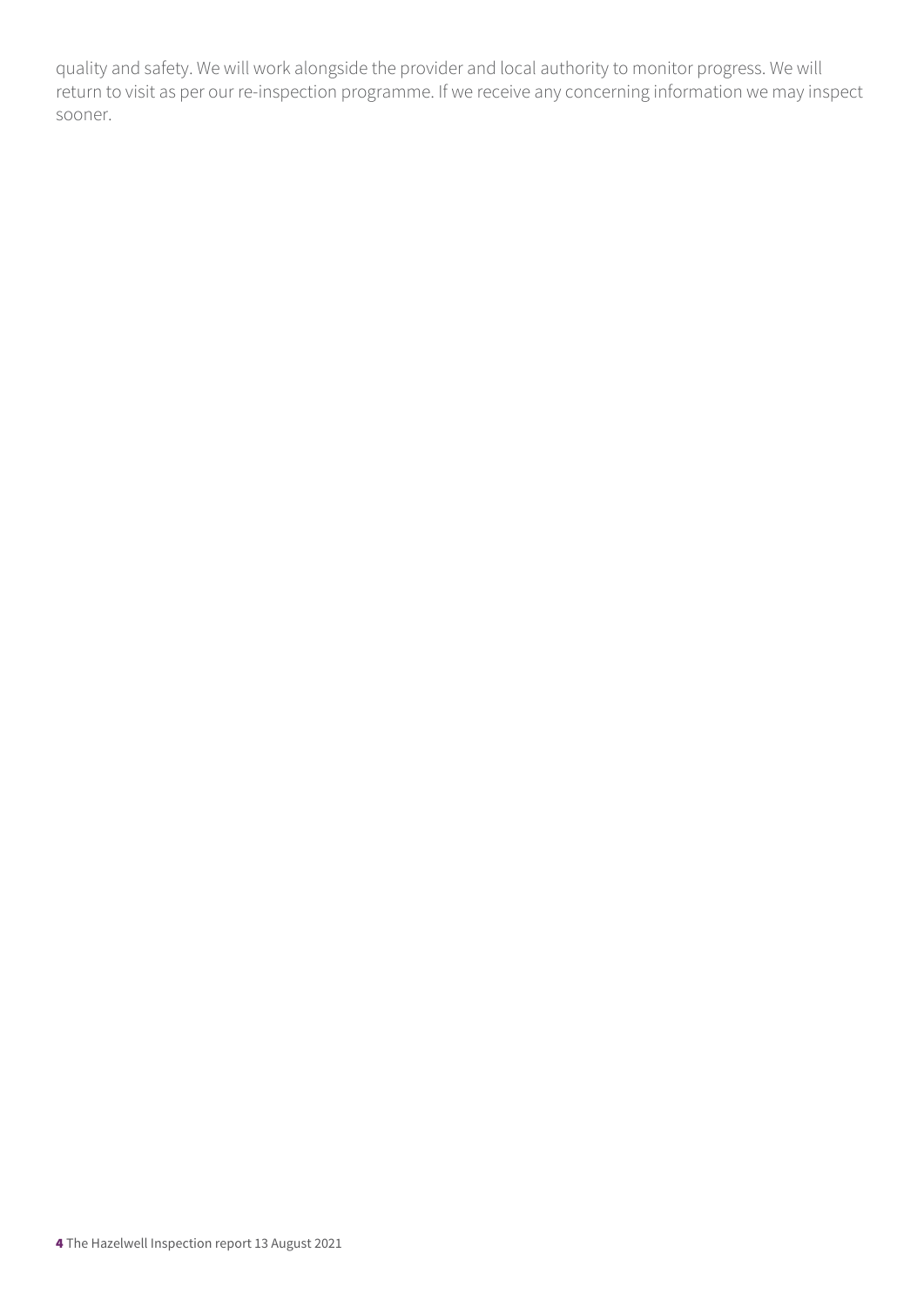### The five questions we ask about services and what we found

We always ask the following five questions of services.

| Is the service safe?                    | Inadequate $\bullet$ |
|-----------------------------------------|----------------------|
| The service was not safe.               |                      |
| Details are in our safe findings below. |                      |
|                                         |                      |
| Is the service well-led?                | Requires Improvement |
| The service was not always well-led.    |                      |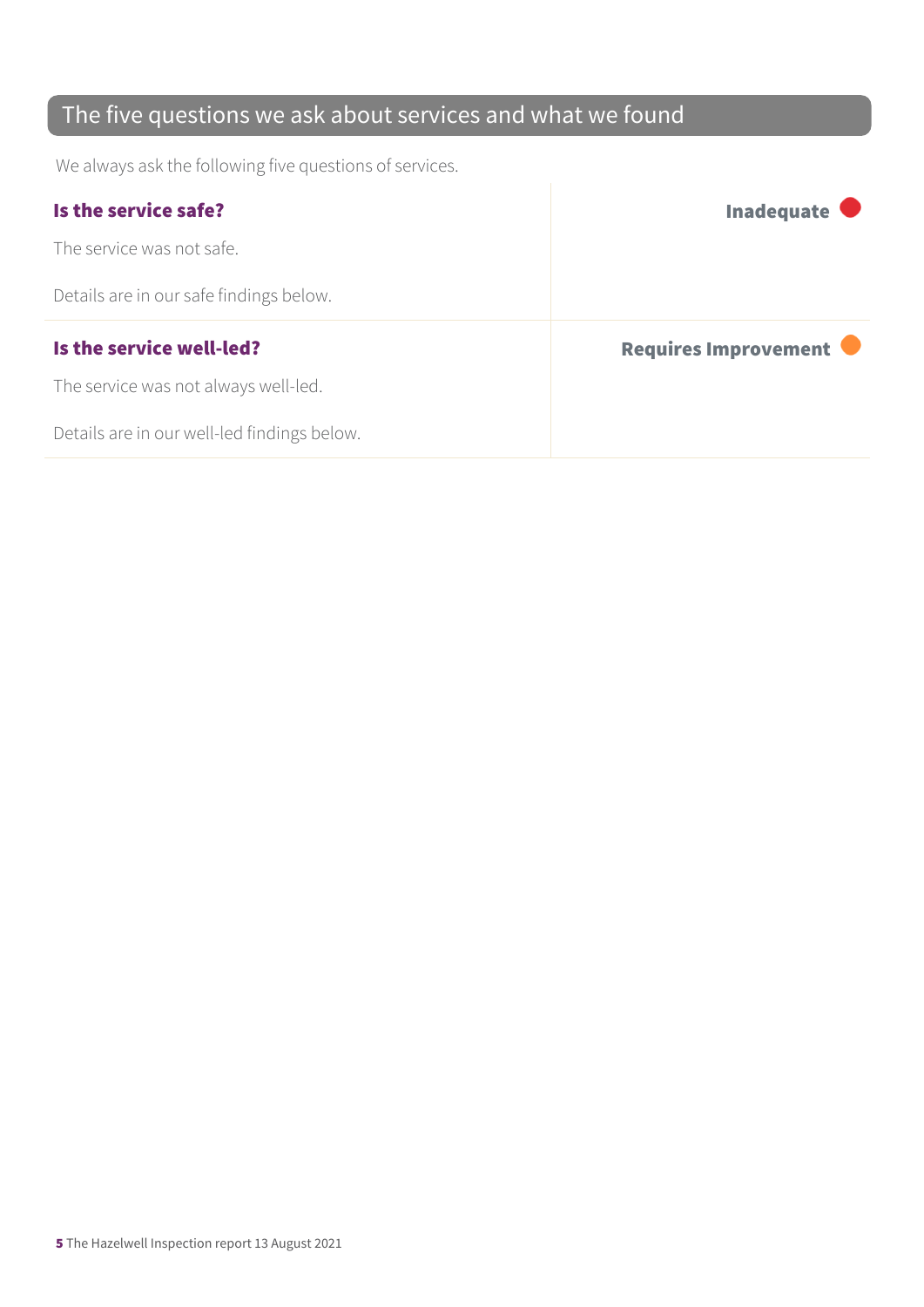

# The Hazelwell

#### Detailed findings

### Background to this inspection

#### The inspection

We carried out this inspection under Section 60 of the Health and Social Care Act 2008 (the Act) as part of our regulatory functions. We checked whether the provider was meeting the legal requirements and regulations associated with the Act. We looked at the overall quality of the service and provided a rating for the service under the Care Act 2014.

As part of this inspection we looked at the infection control and prevention measures in place. This was conducted so we can understand the preparedness of the service in preventing or managing an infection outbreak, and to identify good practice we can share with other services.

#### Inspection team

This inspection was carried out by two inspectors: one medicines inspector and an Expert by Experience. An Expert by Experience is a person who has personal experience of using or caring for someone who uses this type of care service.

#### Service and service type;

The Hazelwell is a 'care home'. People in care homes receive accommodation and nursing or personal care as a single package under one contractual agreement. CQC regulates both the premises and the care provided, and both were looked at during this inspection.

The service had a manager who was in the process of registering with the Care Quality Commission. This means that they and the provider are legally responsible for how the service is run and for the quality and safety of the care provided.

Notice of inspection This inspection was unannounced.

#### What we did before the inspection

We reviewed information we had received about the service since the last inspection. We sought feedback from the local authority and professionals who work with the service. The provider was not asked to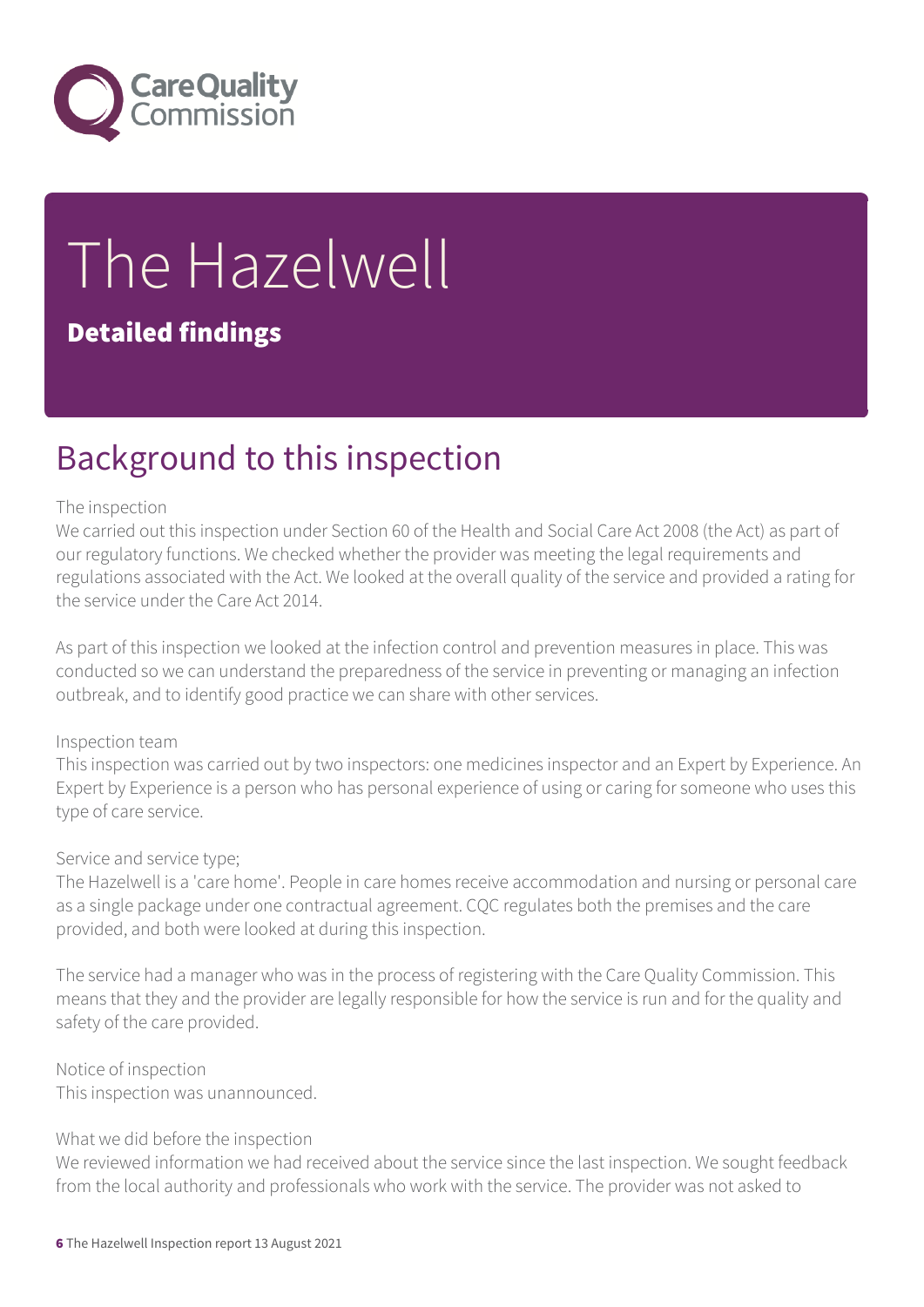complete a provider information return prior to this inspection. This is information we require providers to send us to give some key information about the service, what the service does well and improvements they plan to make. We took this into account when we inspected the service and made the judgements in this report.

We used all of this information to plan our inspection.

#### During the inspection

We spoke with four people who used the service and four relatives about their experience of the care provided. We spoke with five members of staff including the manager. We reviewed a range of records. This included three people's care records and multiple medication records. We looked at four staff files in relation to recruitment and staff supervision. A variety of records relating to the management of the service, including policies and procedures were reviewed.

#### After the inspection

We continued to seek clarification from the provider to validate evidence found. We looked at training data and quality assurance records.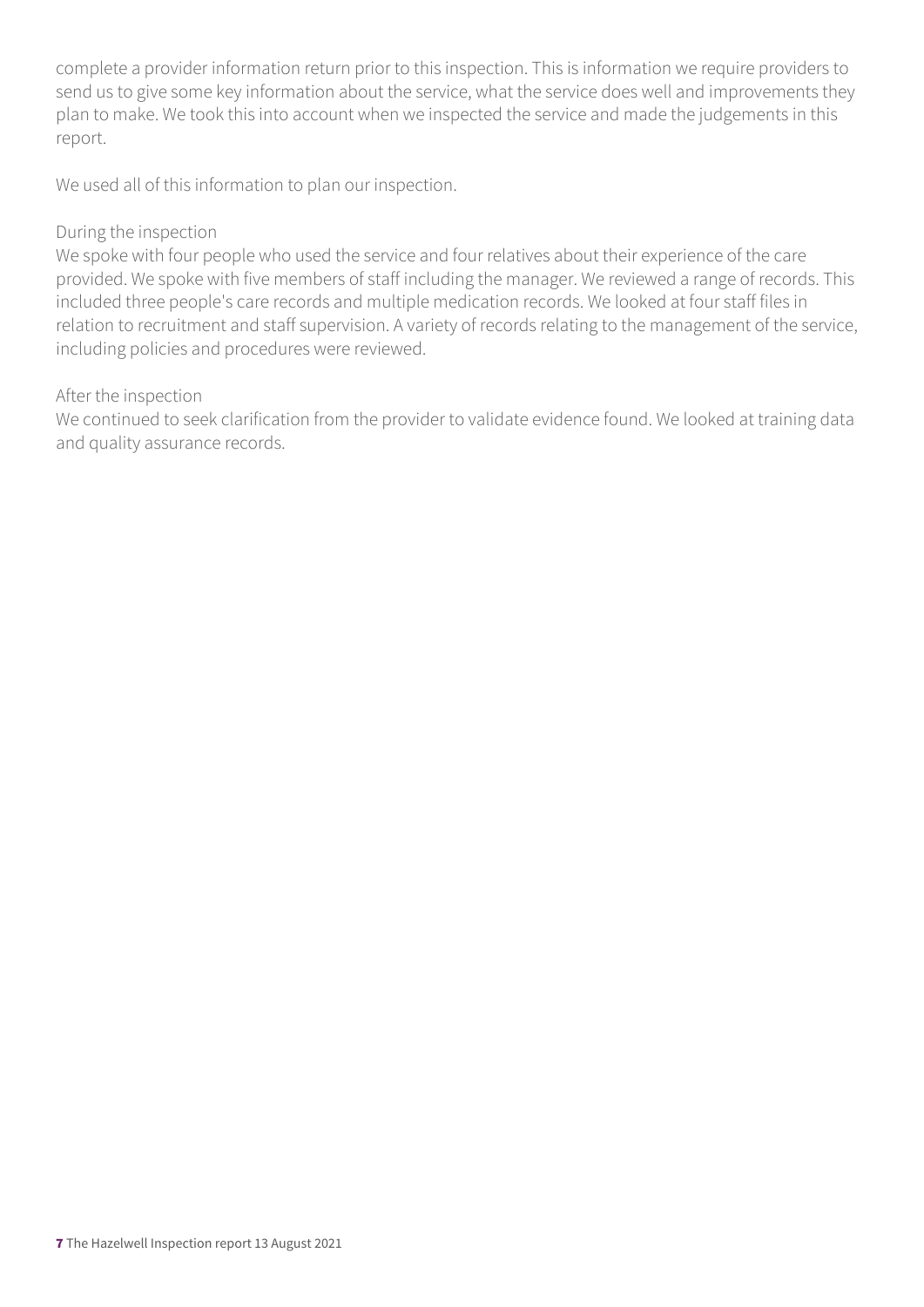### Is the service safe?

### Our findings

Safe – this means we looked for evidence that people were protected from abuse and avoidable harm.

At the last inspection this key question was rated as requires improvement. At this inspection this key question has now deteriorated to inadequate. This meant people were not safe and were at risk of avoidable harm.

Using medicines safely; Assessing risk, safety monitoring and management; Preventing and controlling infection; Learning lessons when things go wrong

At our last inspection the provider had failed to safely manage medicines and monitor risk. These were breaches of regulation 12 (Safe Care and Treatment) of the Health and Social Care Act 2008 (Regulated Activities) Regulations 2014.

Not enough improvement had been made at this inspection and the provider was still in breach of regulation 12.

- During the inspection we found continued areas of concern.
- Appropriate records in relation to 'as and when needed' and topical medications were not in place.
- Medicines that are purchased are known as 'homely remedies'. Appropriate recording and processes were not in place to safely monitor the administration of these.
- The use of medication in the form of patches was not managed in line with guidance and people selfadministering medicines were not being risk assessed or observed when self-administering medication. For example, the use of inhalers.
- A count was undertaken of each medicine to reconcile administration with remaining stock of medicines on the medication administration record (MAR) but the recording of this was inconsistent between shifts. This increased the risk of medicine errors.
- Controlled medicines (CD) counts were undertaken daily however there were gaps in the CD balance check records. There were no CD count discrepancies identified during the checks. One person was prescribed a controlled drug which had not been booked in as a CD and secured in in accordance with appropriate guidelines.
- The provider had not addressed the issues found during the previous inspection in regard to medication management and governance.
- A recent medication audit had identified significant issues other than the findings of the inspection however no actions had been taken to rectify this by the provider or management team.
- Other risks to people had been assessed, however the monitoring of this was insufficient. For example, turn charts, nutrition and fluid charts were not properly completed. This meant that those people who had been identified as needing specific monitoring, for example those who needed a specific fluid intake were not being monitored. This heightened the risk of people not receiving the appropriate support.
- There was conflicting information in peoples' care plans. For example, identified and safe food consistency and the required frequency of weight monitoring. This meant that there was a risk of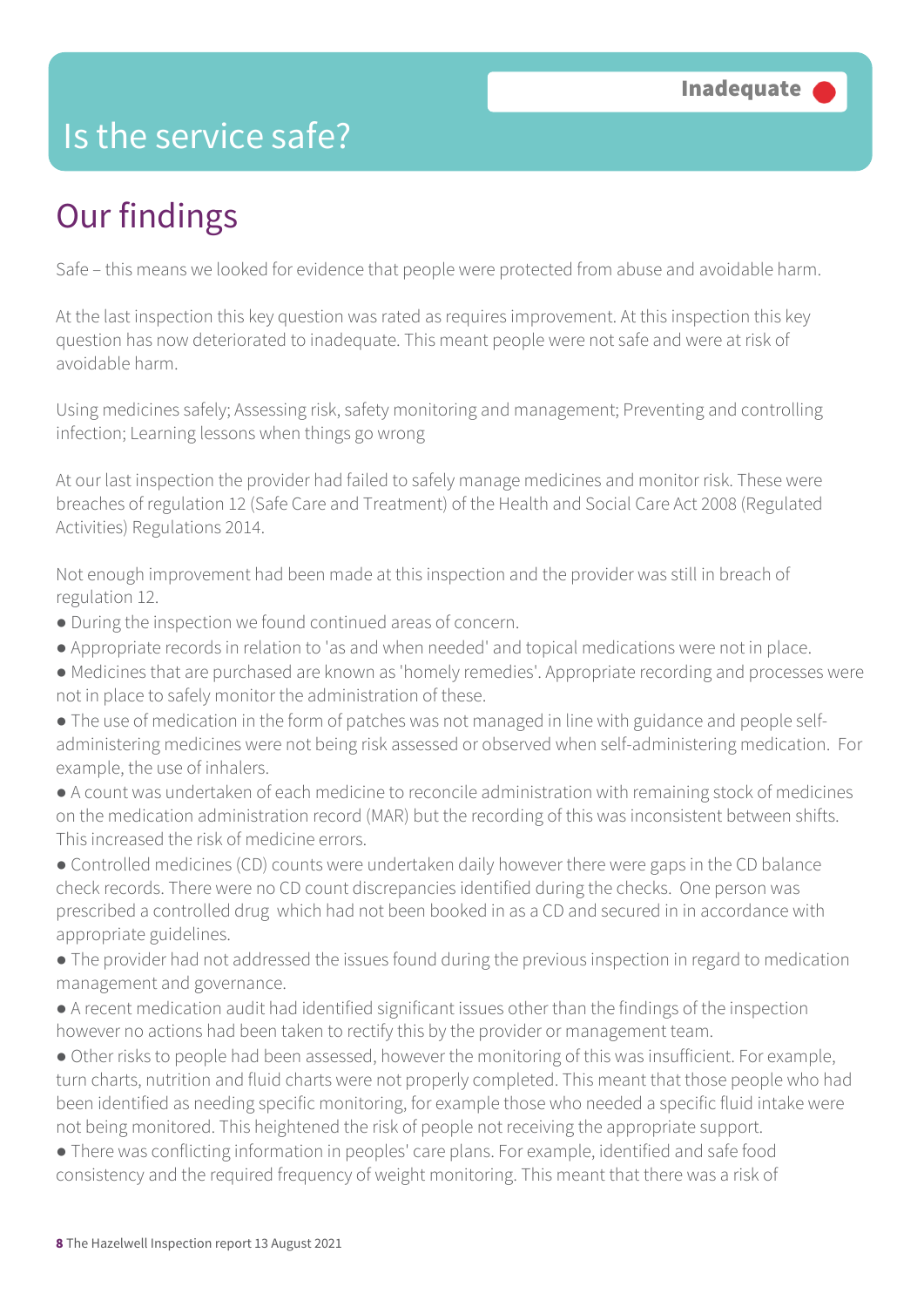inappropriate care being provided to people as the guidance for staff was not always correct.

- Observations on the day of inspection that personal protective equipment (PPE) was available on all floors, however we were not assured that the staff was using this effectively and safely. We observed one staff member with a mask under their chin, one staff member putting a mask on when they saw there were visitors and an external contractor was asked to put a mask on during the inspection. This indicated staff practice needed updating.
- People's temperatures were only checked daily rather than twice as recommended by guidance.
- Staff testing records were not organized and difficult to oversee. It did not appear to show that all staff completed testing in line with government guidance.

We found no evidence that people had been harmed however, systems were either not in place or robust enough to demonstrate medicines and risk was effectively managed and monitored. This placed people at risk of harm. These were continued breaches of regulation 12 (Safe Care and Treatment) of the Health and Social Care Act 2008 (Regulated Activities) Regulations 2014.

- Regular health and safety checks of the environment had been completed. Service agreements and safety certificates were all in date.
- Accidents and incidents were recorded and reviewed in order to minimise the risk of reoccurrence.

#### Staffing and recruitment

- Staff files we looked at held the appropriate information needed to ensure fit and proper persons were employed.
- All staff had had their criminal conviction checks in place.
- During the inspection we saw that there appeared to be an appropriate number of staff on duty. However, we received comments from people and family that staffing was an issue at times and that there was a high number of agency staff.
- We were told staff were a bit short especially at night which could impact call bell response times. Family members told us there was no reception cover at weekends so this meant staff had to come and answer the door and do the lateral flow tests sometimes resulting in long waits.

Systems and processes to safeguard people from the risk of abuse

- People were protected from the risk of abuse, as the provider has systems in place that were effective in identifying and responding to any concerns identified.
- People and relatives we spoke with all said they felt the home was a safe environment and had no concerns.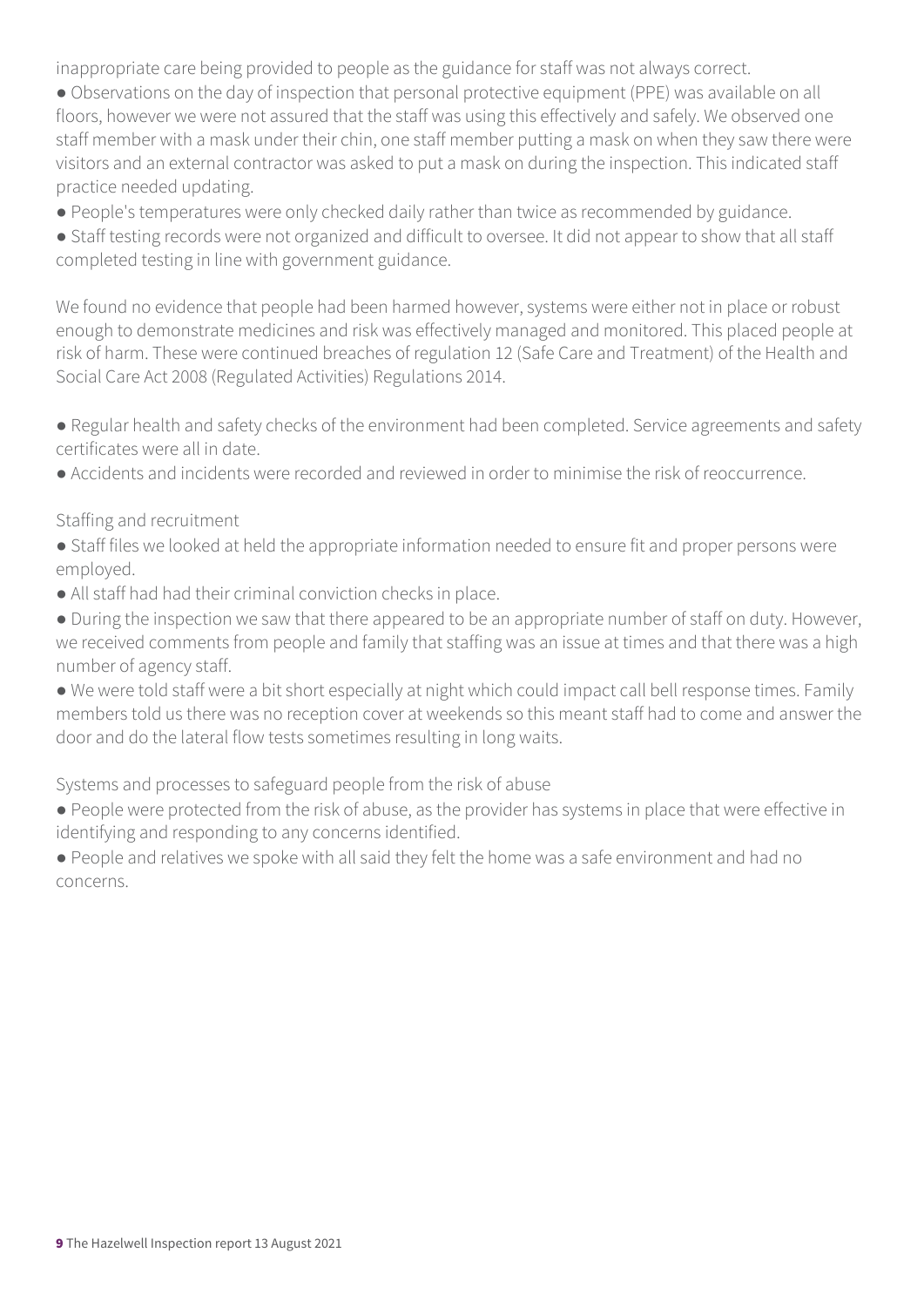### Is the service well-led?

### Our findings

Well-led – this means we looked for evidence that service leadership, management and governance assured high-quality, person-centred care; supported learning and innovation; and promoted an open, fair culture.

At the last inspection this key question was rated as requires improvement. At this inspection this key question has remained the same. This meant the service management and leadership was inconsistent. Leaders and the culture they created did not always support the delivery of high-quality, person-centred care.

Continuous learning and improving care; Managers and staff being clear about their roles, and understanding quality performance, risks and regulatory requirements At our last inspection the provider did not have appropriate governance processes in place. This was a breach of regulation 17 (Good Governance) of the Health and Social Care Act 2008 (Regulated Activities) Regulations 2014.

Not enough improvement had been made at this inspection and the provider was still in breach of regulation 17

- There were still systems in place to check the quality and safety of the service, however these had not always been effective and had not identified some of the issues we found during this inspection, for example deficiencies in medication management, risk monitoring and minimising the risk of COVID-19.
- The provider had very recently reviewed and changed the organisational structure, however this change was very new and improvements needed to be embedded within the service and the culture of the home.
- There was a training and supervision process in place and the competency of staff members to administer medications safely had been checked to ensure they were competent. However, we questioned the effectiveness of this following the issues found during this inspection.

We found no evidence that people had been harmed however, systems were either not in place or robust enough to demonstrate good governance. This placed people at risk of harm. This was a continued breach of regulation 17 (Good Governance) of the Health and Social Care Act 2008 (Regulated Activities) Regulations 2014.

● The management team were open and transparent and engaged positively in the inspection process.

How the provider understands and acts on the duty of candour, which is their legal responsibility to be open and honest with people when something goes wrong

● The provider, and incoming manager, were clear with regards of what was expected of them within the home.

● People and relatives we spoke with were fully aware of the new manager and commented on how helpful he had been.

• The manager had shared information with the CQC and the local authority as required.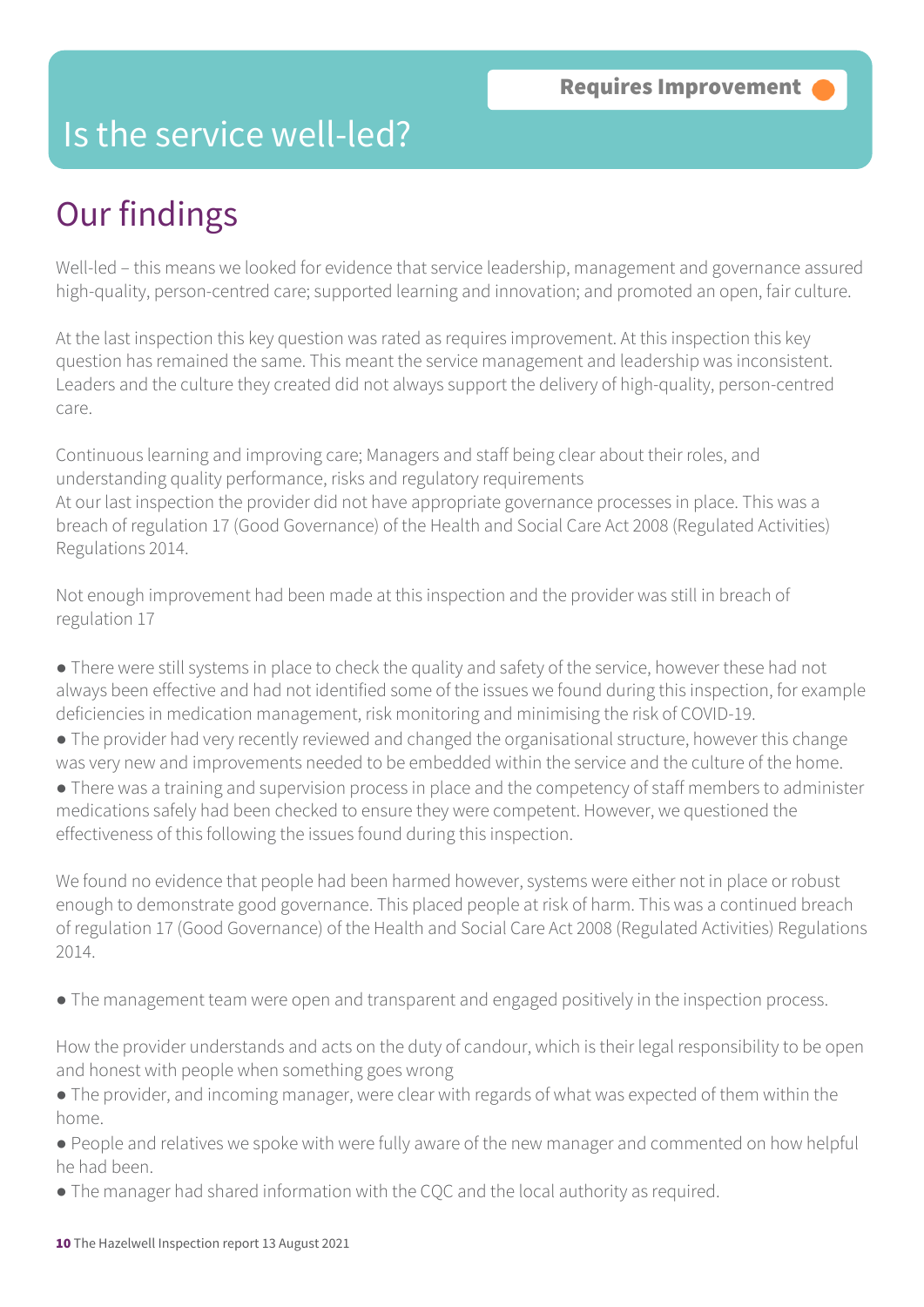Engaging and involving people using the service, the public and staff, fully considering their equality characteristics; Working in partnership with others

- The majority of the feedback from people and relatives we spoke with was positive. Comments included "They have kept fully in touch with us throughout the Covid pandemic. They take no chances with any health issues."
- Regular meetings were being held. People were able to tell us when the next meeting was arranged. In discussion with the manager following the meeting the feedback that was given during the meeting reflected the comments made during the inspection. This indicated that people were comfortable airing their views to the staff and manager.
- Staff meetings took place regularly to share information and learning with the staff team.
- The manager and provider representatives were responsive to feedback given throughout the inspection and immediately acted on the findings. They were also able to discuss how they used feedback from other agencies such as local authority to improve their processes and practices.
- Support from other health and social care professionals was sought when required.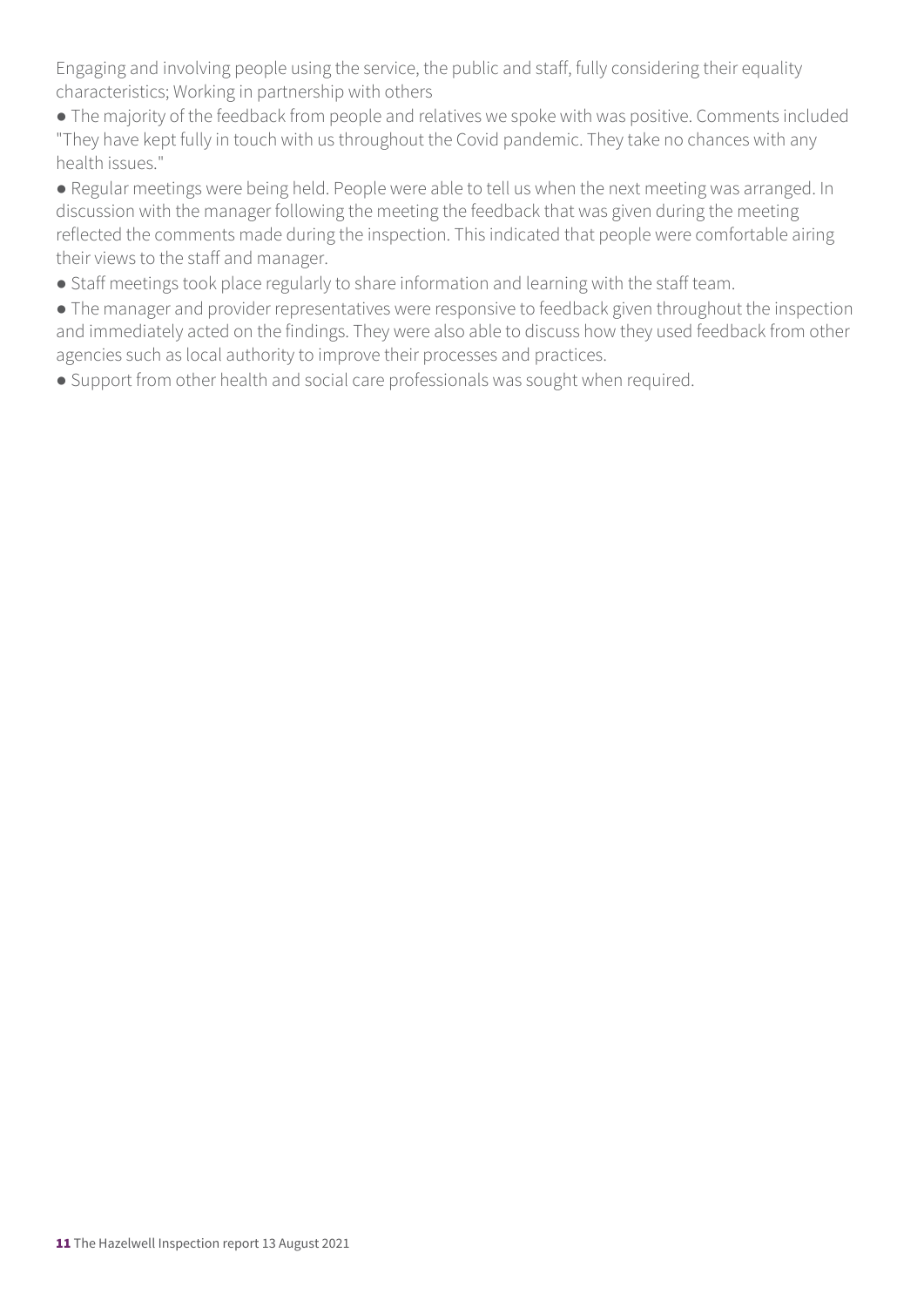### Action we have told the provider to take

The table below shows where regulations were not being met and we have asked the provider to send us a report that says what action they are going to take.We will check that this action is taken by the provider.

| Regulated activity                                                | Regulation                                                              |
|-------------------------------------------------------------------|-------------------------------------------------------------------------|
| Accommodation for persons who require nursing or<br>personal care | Regulation 17 HSCA RA Regulations 2014 Good<br>governance               |
| Treatment of disease, disorder or injury                          | The provider did not have appropriate<br>governance processes in place. |